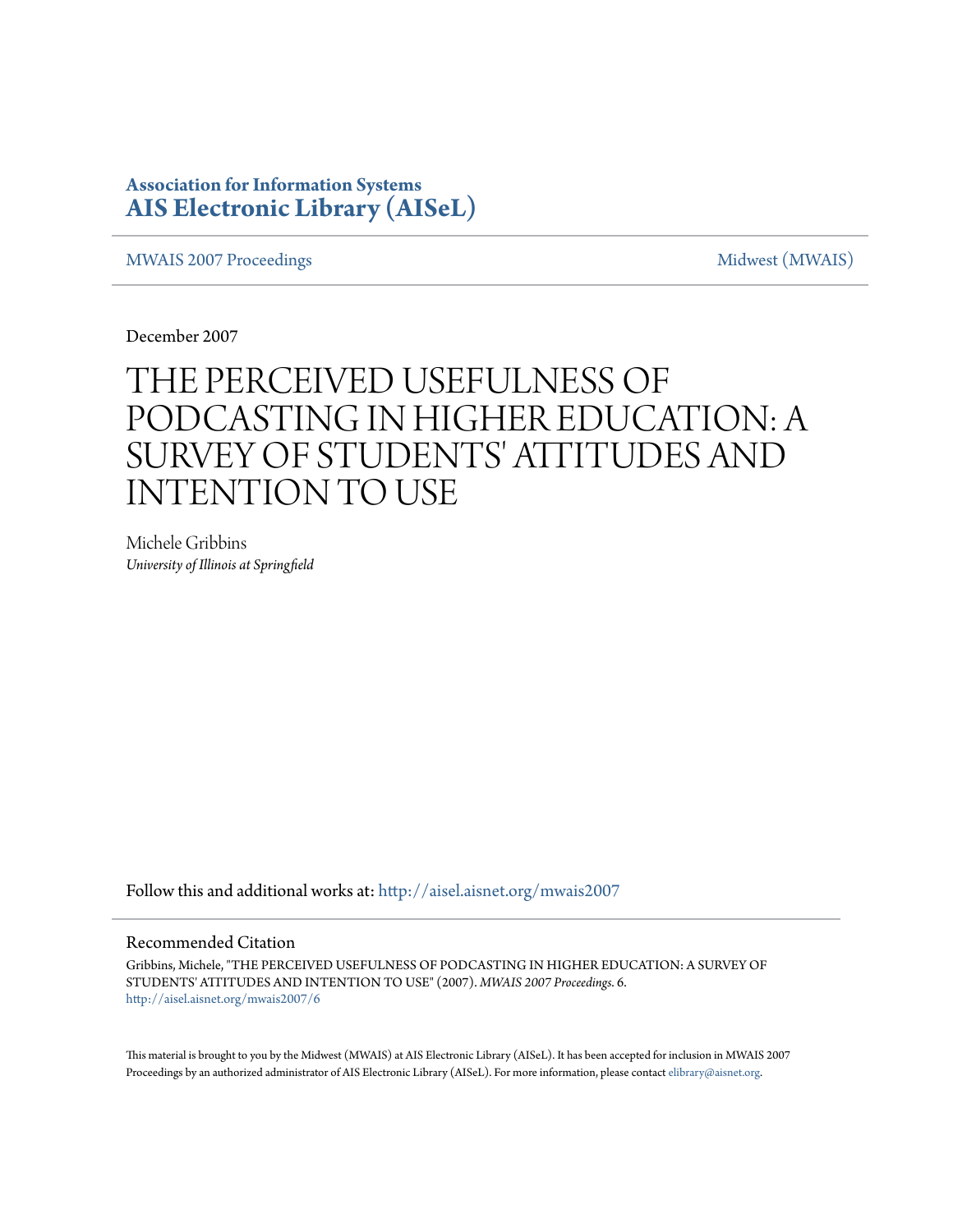# **THE PERCEIVED USEFULNESS OF PODCASTING IN HIGHER EDUCATION: A SURVEY OF STUDENTS' ATTITUDES AND INTENTION TO USE**

**Michele Gribbins**  University of Illinois at Springfield mgribbin@uis.edu

### **ABSTRACT**

*Because of the infancy of podcasting, its effectiveness and acceptance as an educational tool is not well understood. After providing an overview of podcasting technologies and current uses of podcasting in higher education, this paper will present the results of a study that investigates students' potential acceptance of podcasting as an educational tool. The survey, which was based on constructs from the Technology Acceptance Model (Davis et al. 1989), was administered in early 2006 to graduate Management Information Systems students. Results suggest that students perceive podcasting to be a useful educational tool, but they question its potential effectiveness in improving their performance as student-learners.* 

# **KEYWORDS**

Podcasting, Educational Technology, Perceived Usefulness, Attitude, Intention to Use

### **INTRODUCTION**

One rapidly growing method of delivering audio content online is via podcasting. Through podcasting, audio content from one or more subscribed feeds can be automatically downloaded to a user's computer as it becomes available (Chan & Lee 2005). The audio file can be listened to on the user's computer, or it can be transferred to an iPod or other portable media player for listening at a time and place convenient to the user (Chan & Lee 2005).

An estimated 56.8 million podcast users in the United States are expected by the end of this decade (Communications Executive Council 2006). Udell (2005) identifies the following contributors to the rapid growth of podcasting: pervasive internet activity, growth in broadband internet access, access to multimedia capable personal computers, a blur between streaming and downloading media content, and the rapid adoption of portable MP3 playback devices.

At the same time, the World Wide Web provides an ideal medium to deliver learning material as digital content (Shim et al. 2006). Audio, while a vastly neglected and underused teaching and learning medium, provides several educational advantages over printed media, including the ability to add clarity and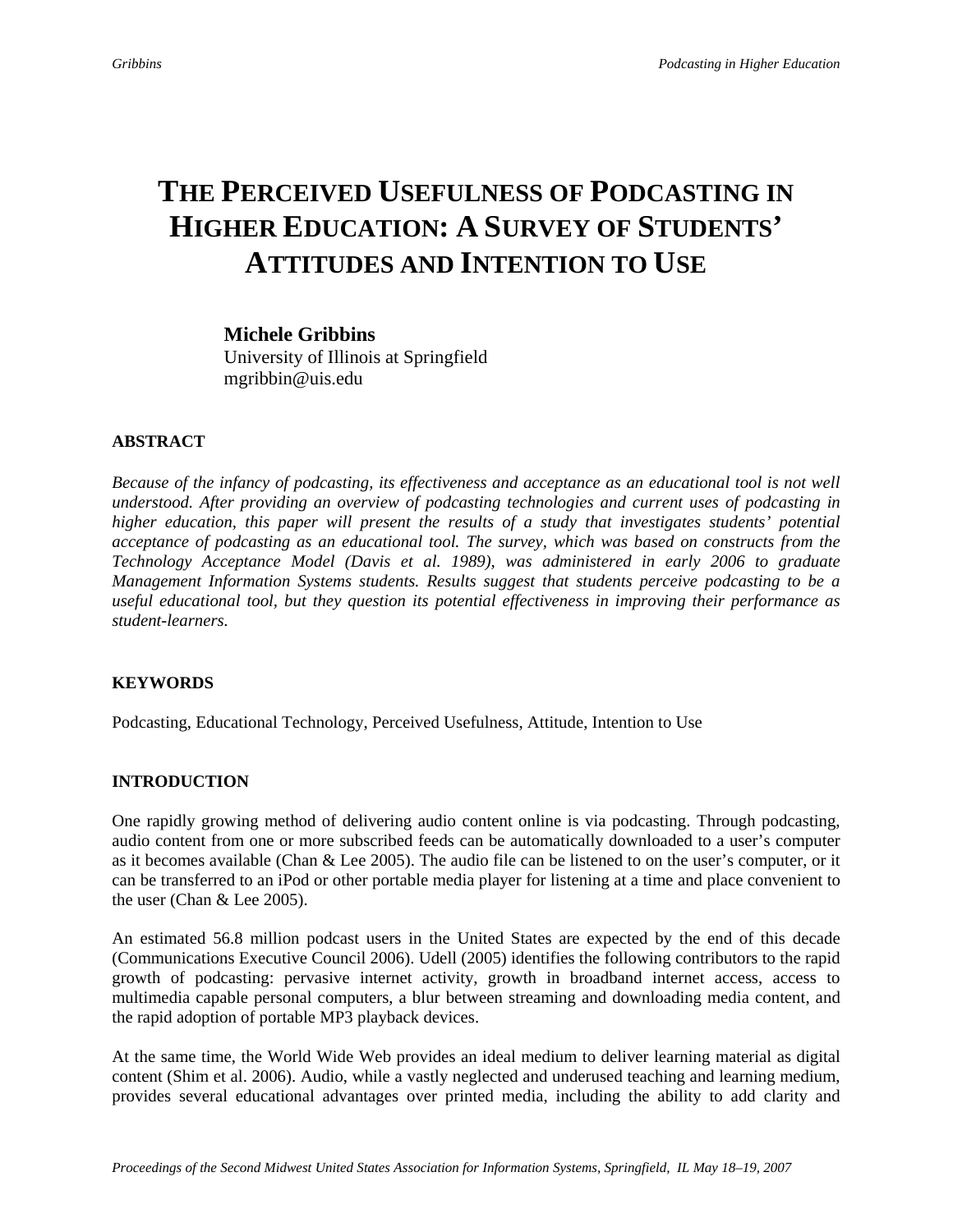meaning, motivation, emotion, intimacy, and personalization (Durbridge 1984; Power 1990; Chan & Lee 2005).

Educators can lift students' learning to a new level through podcasting (Campbell 2005) by giving educators "one more way to meet today's students where they 'live'—on the Internet and on audio players" (EDUCAUSE 2005). Classroom material and leisure-time entertainment come through the same medium and desktop utility, intertwining a student's educational experience with other aspects of his or her life (Campbell 2005). By combining podcasting with the widespread popularity of portable media players (i.e., MP3 players, music-capable mobile phones, and PDAs), a vision of anytime and anyplace education will soon be realized (Chan & Lee 2005).

This paper will provide an overview of podcasting technologies. It will present possible uses of podcasting in higher education, and will discuss the advantages and challenges that have been identified. The paper will conclude with a presentation of the results of a study that investigates students' general perceptions of podcasting technology as a learning tool in higher education.

# **OVERVIEW OF PODCASTING TECHNOLOGIES**

Podcasting is a method of distributing audio recordings via the Internet, allowing users to subscribe to a feed of new files (Walton et al. 2005). The podcasting process begins with the creation of content through the use of audio capturing and editing tools (i.e., a personal computer, a microphone, recording software, audio editing and compression software) (Meng 2005). Producing a podcast is recognized as the most challenging part of the process (Campbell 2005). The created file (e.g., MP3 file) is then uploaded to a publicly-available webserver on the Internet. This file is referred to as one episode of a podcast.

The subscription process of podcasting relies on the use of Really Simple Syndication (RSS) technologies, which have revolutionized how consumers access web-based, dynamic information (Chan & Lee 2005). The content provider acknowledges the existence of the created file by referencing it in an RSS-enabled Web site, i.e., the feed. The feed lists the locations of all episodes of a podcast, including episode publish dates, titles, and accompanying text descriptions. The content provider posts the feed to a permanent location on a webserver, which is made known to the intended audience.

A user subscribes to a podcast by entering the permanent feed location into an aggregator program that reads RSS, such as Apple iTunes. Once subscribed, new podcast episodes are automatically delivered to the user's computer (Chan & Lee 2005). The downloaded episodes can then be played, replayed, or archived as with any other computer file.

Despite its name, listening to podcasts does not require an iPod or any portable player, but many aggregator programs allow content to be easily synchronized to portable devices (Meng 2005). Podcast subscriptions can be added or cancelled at any time (Chan & Lee 2005), and podcast episodes remain on a user's computer until he or she deletes them (Campbell 2005).

Because of the automated delivery of content, podcasting is recognized as a "push technology" (Johnes 2006). The information provider chooses which files to offer in a feed with the subscriber automatically receiving those files. This feature differentiates it from alternative methods of distributing audio content to students (i.e., the uploading of audio files to course management systems). Alternative methods require multiple steps which cause student dissatisfaction or a lack of participation, while podcasting seamlessly delivers educational content onto students' computers via the RSS feed (Maag 2006).

### **USES OF PODCASTING IN HIGHER EDUCATION**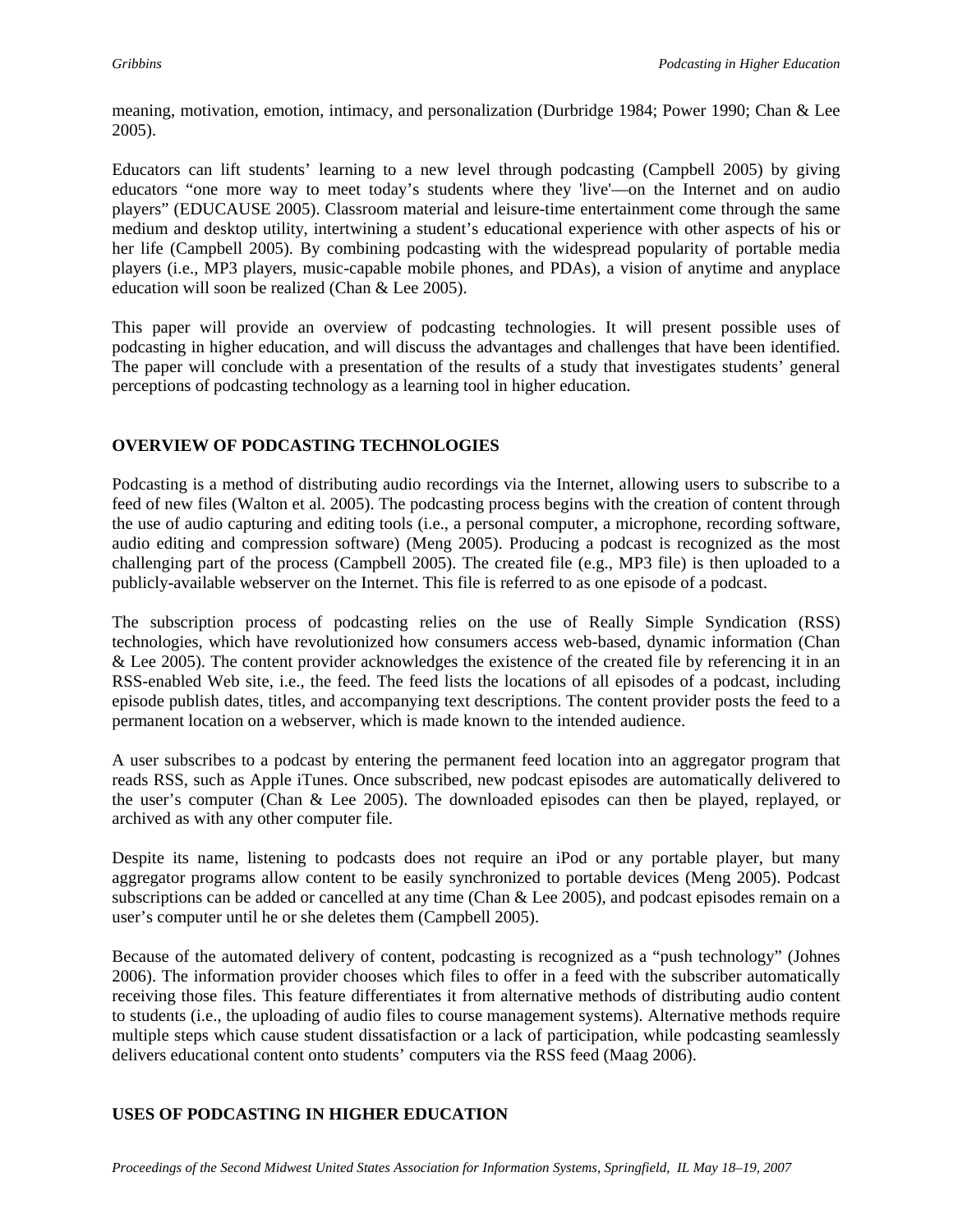Podcasting's initial appeal was to allow individuals to distribute their own radio shows, but the technology is increasingly used for other reasons, including education. Numerous colleges and universities have adopted podcasting as a supplemental learning tool (See Campbell 2005 and Educational Pathways 2006 for sample institutions). In fact, some instructors have adopted podcasts as their primary means of communicating with students (Shim et al. 2006).

Shim, Shropshire, Park, Harris, and Campbell (2006) suggests that podcasting should be used to "supplement class materials so that students can better understand concepts, theories, and applications that may not have been available during the class." Faculty can use podcasting to share announcements, describe homework assignments, and distribute lectures to students (Shim et al. 2006). They can be used to record and distribute news broadcasts and they can be used for student assignments and presentations (Meng 2005). Podcasting can provide access to experts through interviews (EDUCAUSE 2005), and faculty can use podcasting to provide feedback and evaluations of student work (University of Minnesota 2006).

In a case study by Johnes (2005), students who used podcasts in an Economics class reported that they found the podcasts to be "immensely helpful." A pilot study of podcasting by Chan and Lee (2005) found that a series of informal, talkback radio-style audio clips, delivered in a timely fashion through podcasting, reduces the in-class anxieties of Information Technology students while also being more flexible and effective than alternative methods (i.e., Web sites and handouts). They found that 96% of the respondents would be willing to listen to additional audio material made available in MPS format (Chan & Lee 2005).

# **BENEFITS OF PODCASTING IN HIGHER EDUCATION**

Podcasting offers several advantages to the learning process. Chan & Lee (2005) suggest that the timeshifted aspect of podcasting is a primary benefit to education: "podcasting combines the benefits of broadcast radio with the flexibility, learner control and personalization afforded by recorded audio." Podcasts allow for spatial and temporal flexibility by giving the listener the control of where and when to listen to files (Shim et al. 2006). Thus, educational materials can be offered independently of time and place (Walton et al. 2005). Recorded lectures distributed via podcast can allow students to "re-attend" class or can accommodate absent students.

Because podcasts are relatively easy to produce, publish, and access on the go (Lorenzo 2006), they enable educators to rapidly address student needs and concerns as they surface in a timely manner (Chan & Lee 2005). In addition, podcasts can be a significant learning aid to auditory learners (Meng 2005). For online classes, podcasts can provide a conversational voice that may enhance learning (Maag 2006). The use of technology in higher education improves student learning and diminishes the attrition of underrepresented groups of students (Boylan 2004).

# **CHALLENGES OF PODCASTING IN HIGHER EDUCATION**

Maag (2006) identifies the following potential challenges of using podcasting technologies: students' adoption of the educational aspect of the device, technical support from university instructional technology departments (e.g., server space, bandwidth, maintenance), and faculty member buy-in of the use of the technology. Maag (2006) argues that if educators understand the generation of students they are teaching, perhaps they will recognize that ubiquitous podcasting may assist learners and educators to share a voice and enhance communications.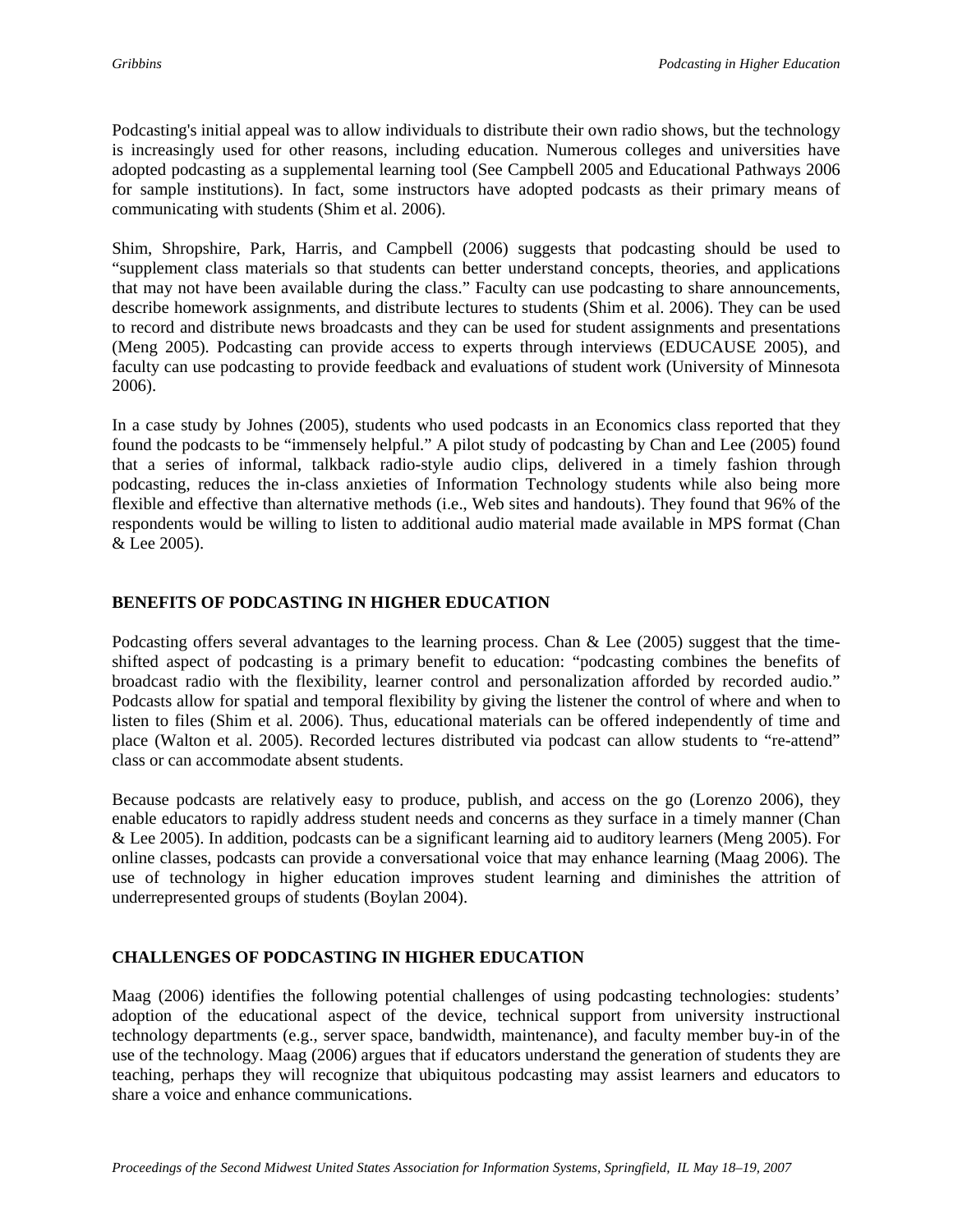Podcasting has limited usefulness for the hearing impaired, and it is not designed for two-way interaction or audience participation (EDUCAUSE 2005). In addition, a permission-based distribution architecture would need to be established to limit access to enrolled students (Meng 2005).

Because of the relative newness of podcasting in education, another challenge is in understanding its effectiveness as a learning tool and in identifying effective ways for delivering content. This study takes a step in increasing our understanding of the effectiveness of podcasting as a learning tool by investigating students' acceptance of the technology.

# **RESEARCH MODEL**

Constructs from the Technology Acceptance Model (Davis et al. 1989) were used in our model to assess students' acceptance of podcasting as a learning tool in higher education. The Technology Acceptance Model (Davis et al. 1989) and subsequent research confirms the importance of understanding the user and the impact that usage requirements has on individuals' acceptance of IT applications. The research model tested is illustrated in Figure 1.



**Figure 1. Research Model** 

The first construct in the research model is *Perceived Usefulness of Podcasting*, which is defined as the probability that a student finds podcasting valuable to the learning process. In research based on the Technology Acceptance Model, perceived usefulness frequently has been found to have an impact on attitude. We define *Attitude* as the student's positive or negative beliefs towards podcasting. Studies based on the Technology Acceptance Model have found that attitude has a direct influence on one's behavioral intention to use the technology under study. In this study, we define *Behavioral Intention to Use Podcasting* as a student's intention to use a specific technology to access podcasts.

### **RESEARCH METHODOLOGY**

A survey was distributed to students enrolled in two online, graduate-level Management Information Systems courses. Table 1 displays the survey questions. The questions measured respondents' familiarity with podcasting, perceived usefulness of podcasting and attitude towards podcasting. In addition, students were asked about their intention to use various technologies to access and listen to podcasts, assuming that podcasts were made available by faculty. Lastly, an open-ended question was used to gather additional insight. The survey was administered through the classes' course management systems to preserve the anonymity of respondents. Of the 49 students enrolled in the two classes, 47 completed the optional survey for a response rate of 95.9%.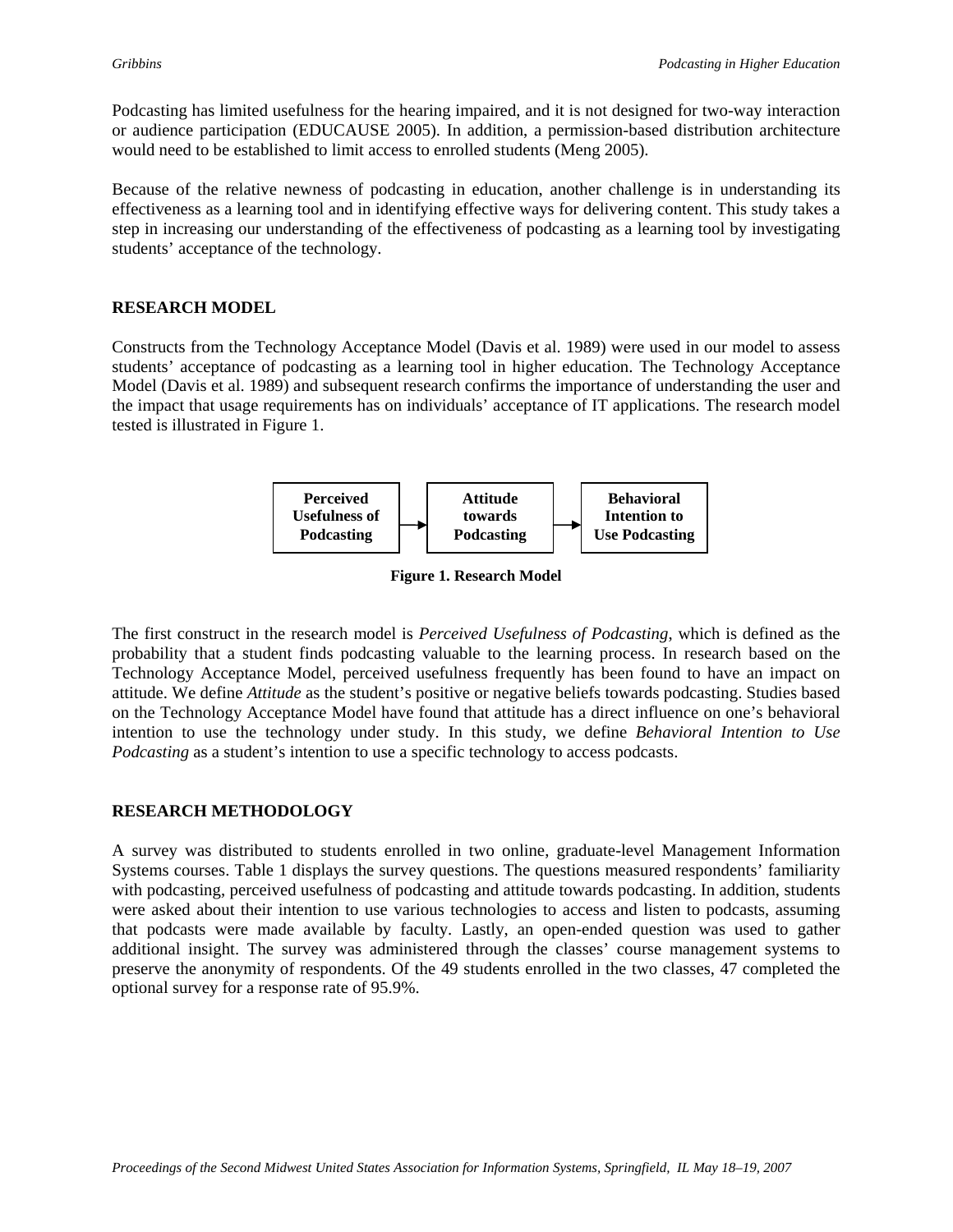#### **Familiarity with Podcasting**

Which of the following statements best represents your current familiarity with podcasts?

- I am very familiar with podcasts (i.e., I listen to numerous podcasts)
- I am familiar with podcasts (i.e., I listen to a few podcasts)
- I am familiar with podcasts, but I have never listened to any
- I am not familiar with podcasts

#### **Perceived Usefulness of Podcasting**

- 1. My performance as a student/learner could be improved with the integration of podcasting into college curriculum. *(5 Pt. Likert Scale)*
- 2. My effectiveness as a student/learner could be improved with the integrating of podcasting into college curriculum. *(5 Pt. Likert Scale)*
- 3. Overall, integrating of podcasting can be useful in college curriculum. *(5 Pt. Likert Scale)*

#### **Attitude towards Podcasting**

- 1. I think it would be very good for instructors to use podcasting technologies to supplement online classes. *(5 Pt. Likert Scale)*
- 2. I think it would be very good for instructors to use podcasting technologies to supplement on-campus classes. *(5 Pt. Likert Scale)*

#### **Intention to Use Podcasting**

Which of the following technologies would you be willing to use to listen to podcasts?

- Desktop computer *(Would use … would not use)*
- Laptop computer *(Would use … would not use)*
- iPod *(Would use … would not use)*
- MP3 player (excluding iPods) *(Would use … would not use)*
- Other portable device *(Would use … would not use)*

#### **Open-Ended Question**

Do you have any additional comments regarding the potential of podcasting in higher education?

#### **Table 1. Survey Questions**

### **FINDINGS**

At the time of the survey, the majority of the students had limited exposure to podcasting. Fifty-five percent (55%) were not aware of and had not listened to any podcasts. Nearly one-fourth (23%) of the students knew of podcasts, but had never listened to any. Only a small number of the students had experience listening to podcasts, as 9% had listened to numerous podcasts and 13% had listened to a few podcasts.

The students surveyed agreed that podcasting could be useful in higher education with 70.21% of the respondents agreeing or strongly agreeing with the statement "Overall, integrating of podcasting can be useful in college curriculum." Interestingly, only 44.68% and 38.30% expressed that podcasting would have a positive impact on their own performance and effectiveness (respectfully) as a student/learner. One explanation for the difference between the usefulness of podcasting in higher education overall and the usefulness of podcasting for the students surveyed could be the fact that the students surveyed were graduate students. Research has found that younger college students are more likely to own portable devices (EDUCAUSE 2006).

The students surveyed had a positive attitude towards an instructor's use of podcasting for online classes, with 63.83% of the respondents indicating that they agreed or strongly agreed. The students had a less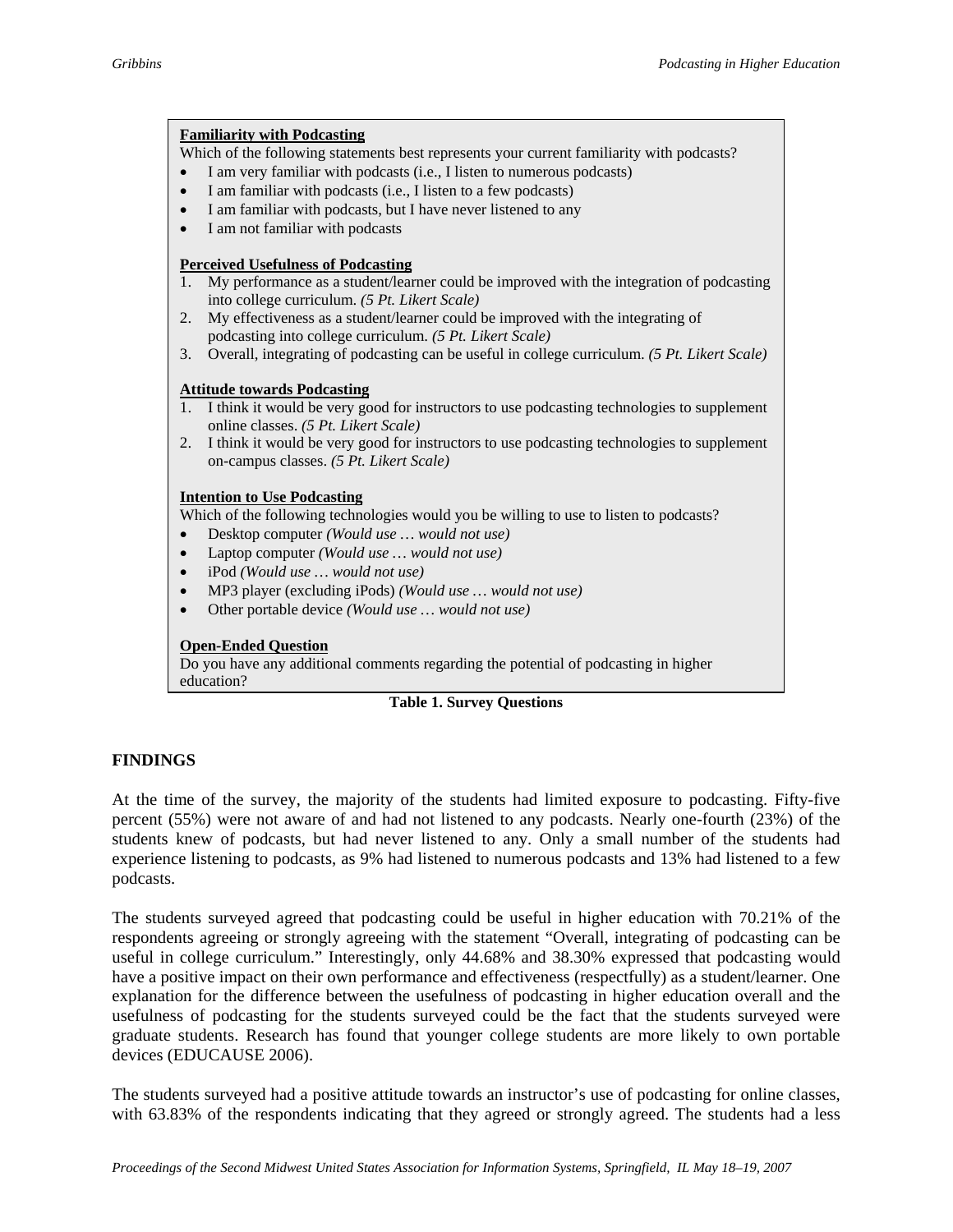positive attitude towards an instructor's use of podcasting for traditional, on-campus classes, with only 42.55% of the respondents responding favorably.

Students expressed the highest intention to use a desktop computer to access podcasts made available by their instructors, as nearly three-fourths would be willing to use a desktop computer to access podcasts (74.46%). The laptop computer followed close behind with 70.21% of the students indicating that they would be willing to use a laptop to access podcasts. Forty percent (40.42%) of the students indicated a desire to use an iPod to access podcasts, while other portable devices (i.e., smartphones, PDAs) and other MP3 players were less desirable (25.53% and 19.14%, respectfully).

#### **CONCLUSION**

Podcasting has the potential to provide many benefits to educators. It provides them with a low-cost method to distribute timely audio content seamlessly to students. At the same time, podcasting can give students additional opportunities to learn course content, with the benefit of being at times and locations convenient to them. Although the graduate students surveyed in this study debated the potential effectiveness of podcasting in improving their own performance as student-learners, the results confirm that they do perceive podcasting to be a useful educational tool.

Additional research is needed to increase our overall understanding of podcasting as a learning tool. Because this study was based on student perceptions, studies that investigate actual acceptance and usage are needed. In addition, our understanding of the effectiveness of podcasting in higher education would be enhanced by identifying the specific classroom-related tasks that are best suited for podcasting.

### **REFERENCES**

- Boylan, M. "What Have We Learned from 15 Years of Supporting the Development of Innovative Teaching Technology?," *Social Science Computer Review* (22:4), 2004, pp. 405–426.
- Campbell, G. "There's Something in the Air: Podcasting in Education," *EDUCAUSE*, November/December 2005, pp. 33–46.
- Caruso, J. "Students and Information Technology, 2005: Convenience, Connection, Control, and Learning," *Presentation of the Results of an EDUCAUSE Center for Applied Research Survey*, May 22, 2006.
- Chan, A., and Lee, M. "An MP3 a Day Keeps the Worries Away: Exploring the Use of Podcasting to Address Preconceptions and Alleviate Pre-Class Anxiety Amongst Undergraduate Information Technology Students," in *Good Practice in Practice. Proceedings of the Student Experience Conference*, D.H.R. Spennemann and L. Burr (eds.), September 5–7, 2005, pp. 59–71.
- Communications Executive Council. *Spotlight on an Emerging Media: Podcasts*, October 2006.
- Davis, F. D., Bagozzi, R. P., and Warshaw, P. R. "User Acceptance of Computer Technology: A Comparison of Two Theoretical Models," *Management Science* (35:8), 1989, pp. 982–1003.
- Durbridge, N. "Media in Course Design, No. 9, Audio Cassettes," *The Role of Technology in Distance Education*, Croom, Helm, Kent, UK, 1984.
- EDUCAUSE. "Seven Things You Should Know About Podcasting," *EDUCAUSE Learning Initiative,* 2005.
- Educational Pathways. "Who's On the Podcasting Pathway?," 2006.
- Johnes, G. "Case Study: Podcasts as a Learning Tool in Economics," *Economics Network*, July 2005.
- Lorenzo. "An Introduction to Podcasting," *Educational Pathways*, October 2006.
- Maag, M. "Podcasting and MP3 Players: Emerging Education Technologies," *Computers Informatics Nursing* (24:1), 2006, pp. 9–13.
- Meng, P. "Podcasting and Vodcasting," *University of Missouri IAT Services White Paper,* 2005.
- Shim, J. P., Shropshire, J., Park, S., Harris, H., and Campbell, N. "Perceived Value of Podcasting: Student Communication-Medium Preferences," *Proceedings of the 12th Americas Conference on Information Systems*, Acapulco, Mexico, August 2006, pp. 2186–2194.